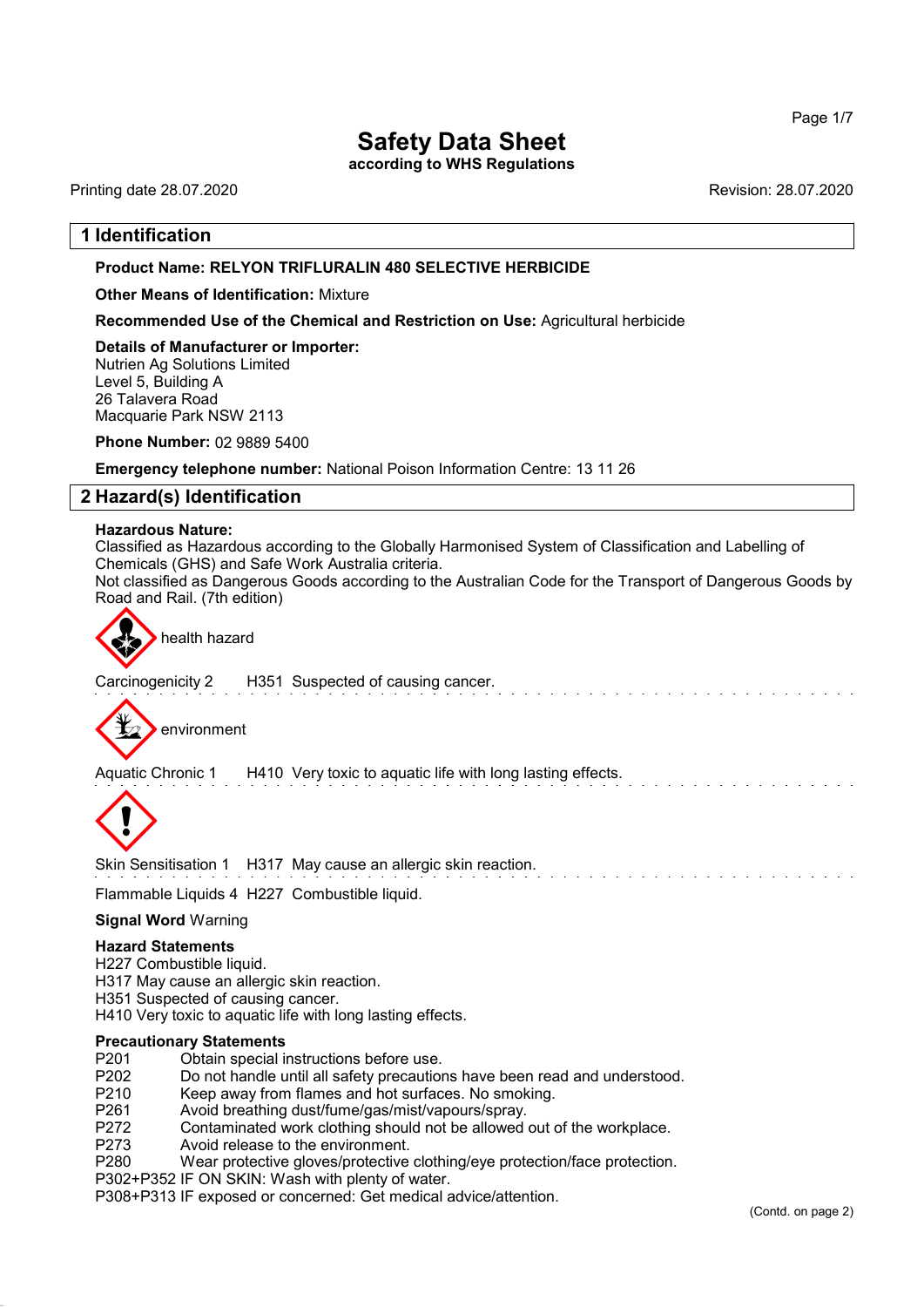#### Page 2/7

# Safety Data Sheet

according to WHS Regulations

Printing date 28.07.2020 **Revision: 28.07.2020** 

#### Product Name: **RELYON** TRIFLURALIN 480 SELECTIVE HERBICIDE

(Contd. of page 1)

48%

P321 Specific treatment (see on this label).

P362+P364 Take off contaminated clothing and wash it before reuse.

P333+P313 If skin irritation or rash occurs: Get medical advice/attention.

P370+P378 In case of fire: Use for extinction: CO2, powder or water spray.

P391 Collect spillage.

P403+P235 Store in a well-ventilated place. Keep cool.

P405 Store locked up.<br>P501 Dispose of conte

Dispose of contents/container in accordance with local/regional/national regulations.

## 3 Composition and Information on Ingredients

#### Chemical Characterization: Mixtures

Description: Mixture of substances listed below with nonhazardous additions.

## Hazardous Components:

CAS: 1582-09-8 Trifluralin

 $\circledast$  Carcinogenicity 2, H351;  $\circledast$  Aquatic Chronic 1, H410;  $\circledcirc$  Skin Sensitisation 1, H<sub>317</sub>

Additional information: Liquid hydrocarbon, CAS No. not supplied - 49%

#### 4 First Aid Measures

#### Inhalation:

If inhaled, remove to fresh air. If not breathing, give artificial respiration. If breathing is difficult, give oxygen. Seek medical attention if breathing problems develop.

#### Skin Contact:

In case of skin contact, immediately remove contaminated clothing and wash affected areas with water and soap. Seek medical attention if symptoms occur.

#### Eye Contact:

In case of eye contact, hold eyelids open and rinse with water for at least 15 minutes. Seek medical attention if symptoms occur.

#### Ingestion:

If swallowed, do not induce vomiting. Immediately rinse mouth with water. Give a glass of water. Never give anything by mouth to an unconscious person. Seek medical attention.

#### Symptoms Caused by Exposure:

Inhalation: May cause mild irritation.

Skin Contact: May cause skin irritation, itchiness and reddening. May cause an allergic skin reaction, rash and inflammation.

Eye Contact: May cause eye irritation, stinging, reddening and watering.

Ingestion: May cause irritation to mucous membranes.

## 5 Fire Fighting Measures

Suitable Extinguishing Media: Water fog, foam, dry chemical or carbon dioxide.

#### Specific Hazards Arising from the Chemical:

Hazardous combustion products include oxides of carbon, nitrogen, oxides of nitrogen, other nitrogen compounds, hydrogen cyanide, hydrogen fluoride, other flourine compounds and water. Combustible liquid.

Containers close to fire should be removed if safe to do so. Use water spray to cool fire exposed containers.

#### Special Protective Equipment and Precautions for Fire Fighters:

When fighting a major fire wear self-contained breathing apparatus and protective equipment.

(Contd. on page 3)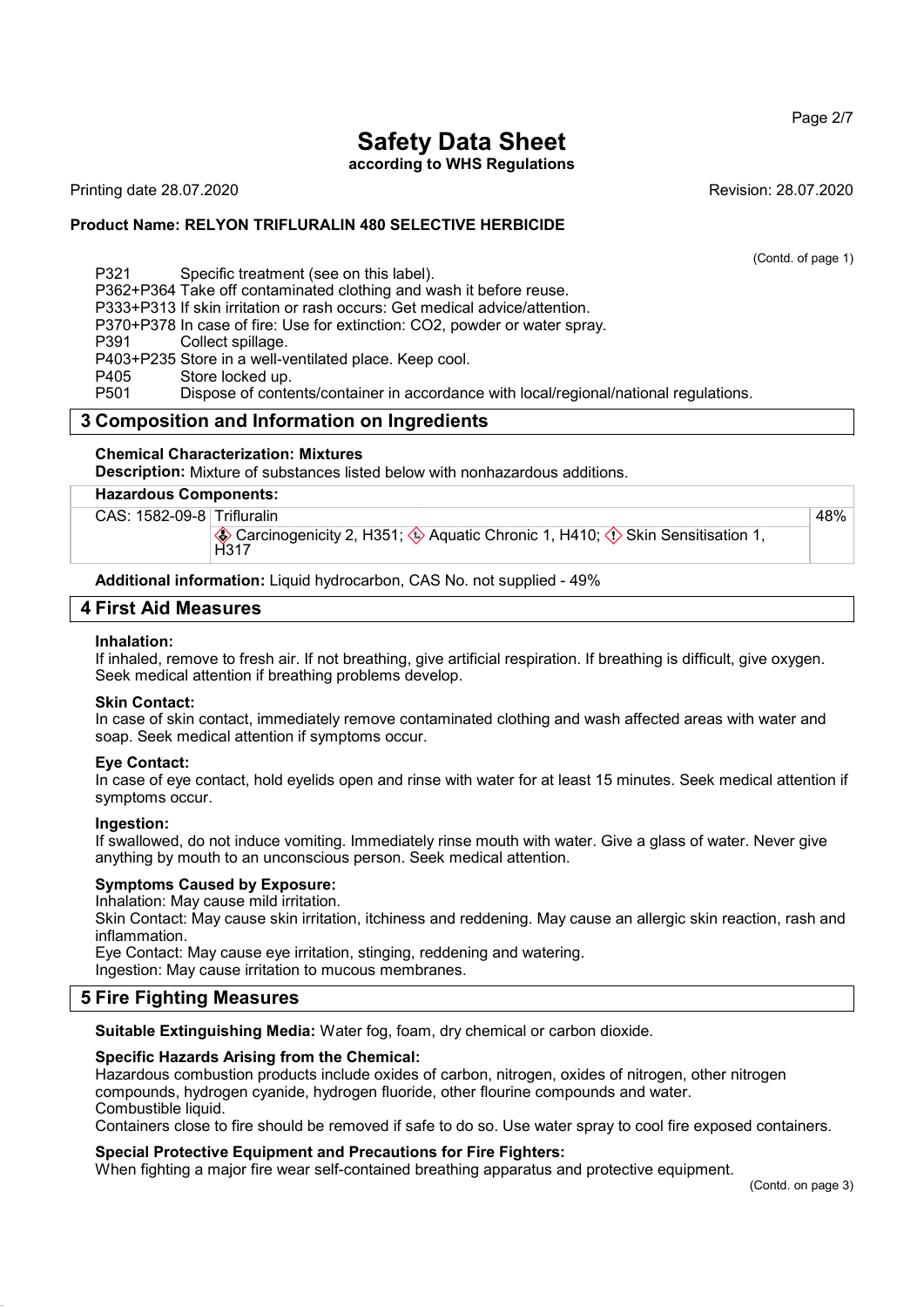according to WHS Regulations

Printing date 28.07.2020 **Revision: 28.07.2020** Revision: 28.07.2020

## Product Name: **RELYON** TRIFLURALIN 480 SELECTIVE HERBICIDE

(Contd. of page 2)

## 6 Accidental Release Measures

#### Personal Precautions, Protective Equipment and Emergency Procedures:

Wear approved respiratory protection, chemical resistant gloves, protective clothing and safety boots. Evacuate all non-essential personnel from affected area. Do not breathe vapours. Ensure adequate ventilation. Extinguish all sources of ignition. Avoid sparks and open flames. No smoking.

#### Environmental Precautions:

In the event of a major spill, prevent spillage from entering drains or water courses.

#### Methods and Materials for Containment and Cleaning Up:

Stop leak if safe to do so and absorb spill with sand, earth, vermiculite or some other absorbent material. Collect the spilled material and place into a suitable container for disposal. Wash spill area, preventing runoff from entering drains.

## 7 Handling and Storage

#### Precautions for Safe Handling:

Use of safe work practices are recommended to avoid eye or skin contact and inhalation of vapours. Use only outdoors or in a well-ventilated area.

Food, beverages and tobacco products should not be stored or consumed where this material is in use. Always wash hands before smoking, eating, drinking or using the toilet. Wash contaminated clothing and other protective equipment before storage or re-use. Contaminated work clothing must not be allowed out of the workplace. Provide eyewash fountains and safety showers in close proximity to points of potential exposure.

#### Conditions for Safe Storage:

Store in a cool, dry and well ventilated area. Keep in original container, tightly closed when not in use. Protect from heat, sparks, open flames, hot surfaces and direct sunlight. Keep away from strong oxidising agents.

## 8 Exposure Controls and Personal Protection

#### Exposure Standards:

The product does not contain any relevant quantities of materials with critical values that have to be monitored at the workplace.

Engineering Controls: Ensure adequate ventilation of the working area.

#### Respiratory Protection:

Use an approved vapour respirator under conditions where exposure to the substance is apparent (e.g. generation of high concentrations of mist or vapour, inadequate ventilation, development of respiratory tract irritation) and engineering controls are not feasible. See Australian Standards AS/NZS 1715 and 1716 for more information.

#### Skin Protection:

PVC or rubber gloves. See Australian/New Zealand Standard AS/NZS 2161 for more information. When selecting gloves for use against certain chemicals, the degradation resistance, permeation rate and permeation breakthrough time should be considered.

Occupational protective clothing (depending on conditions in which it has to be used, in particular as regards the period for which it is worn, which shall be determined on the basis of the seriousness of the risk, the frequency of exposure to the risk, the characteristics of the workstation of each worker and the performance of the protective clothing). See Australian/New Zealand Standard AS/NZS 4501 for more information.

#### Eye and Face Protection:

Eye and face protectors for protection against splashing materials or liquids. See Australian/New Zealand Standard AS/NZS 1337 for more information.

(Contd. on page 4)

Page 3/7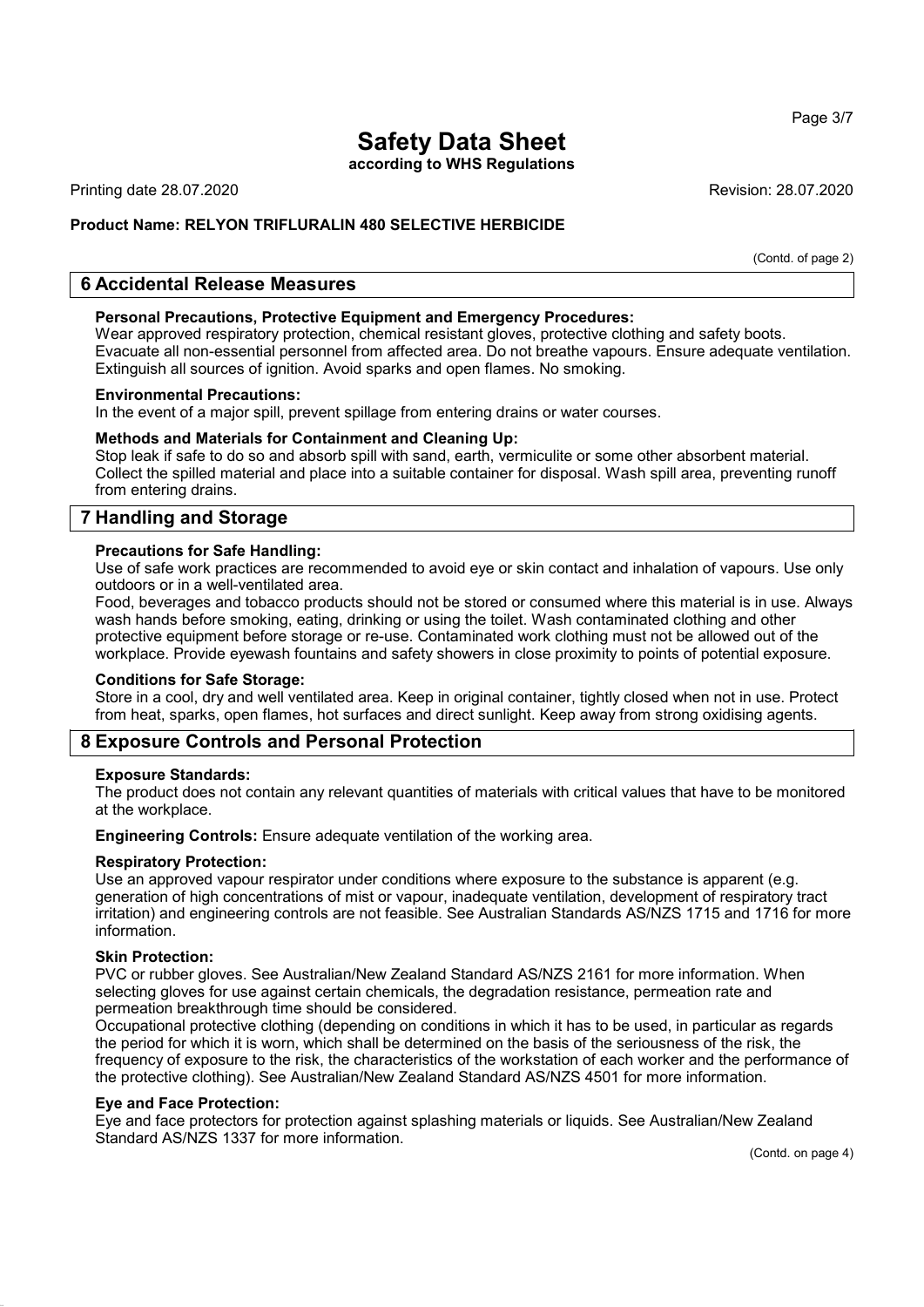according to WHS Regulations

Printing date 28.07.2020 Revision: 28.07.2020

#### Product Name: **RELYON** TRIFLURALIN 480 SELECTIVE HERBICIDE

## 9 Physical and Chemical Properties

| <b>Appearance:</b>                                                |                          |
|-------------------------------------------------------------------|--------------------------|
| Form:                                                             | Liquid                   |
| Colour:                                                           | Bright orange            |
| Odour:                                                            | Hydrocarbon              |
| <b>Odour Threshold:</b>                                           | No information available |
| pH-Value:                                                         | No information available |
| <b>Melting point/freezing point:</b>                              | No information available |
| <b>Initial Boiling Point/Boiling Range:</b>                       | No information available |
| <b>Flash Point:</b>                                               | 70- 72 °C                |
| <b>Flammability:</b>                                              | Combustible              |
| <b>Auto-ignition Temperature:</b>                                 | Not applicable           |
| <b>Decomposition Temperature:</b>                                 | No information available |
| <b>Explosion Limits:</b>                                          |                          |
| Lower:                                                            | No information available |
| Upper:                                                            | No information available |
| <b>Vapour Pressure:</b>                                           | No information available |
| Relative Density at 20 °C:                                        | 1.08-1.10                |
| <b>Vapour Density:</b>                                            | No information available |
| <b>Evaporation Rate:</b>                                          | No information available |
| <b>Solubility in Water:</b>                                       | Emulsifies into water.   |
| Partition Coefficient (n-octanol/water): No information available |                          |
| Viscosity:                                                        | No information available |

## 10 Stability and Reactivity

Possibility of Hazardous Reactions: Hazardous polymerisation will not occur.

Chemical Stability: Stable at ambient temperature and under normal conditions of use.

Conditions to Avoid: Heat, sparks, open flames, hot surfaces and direct sunlight.

Incompatible Materials: Strong oxidising agents.

#### Hazardous Decomposition Products:

Oxides of carbon, nitrogen, oxides of nitrogen, other nitrogen compounds, hydrogen cyanide, hydrogen fluoride, other flourine compounds and water.

## 11 Toxicological Information

#### Toxicity:

| LD50/LC50 Values Relevant for Classification: |                                                                                                            |
|-----------------------------------------------|------------------------------------------------------------------------------------------------------------|
|                                               | <b>CAS: 1582-09-8 Trifluralin</b>                                                                          |
|                                               | Oral $ LD_{\Box}$ > 10000 mg/kg (rat)<br>>2000 mg/kg (dog)<br>>2000 mg/kg (rabbit)<br>$>5000$ mg/kg (mice) |

#### Acute Health Effects

Inhalation: May cause mild irritation.

## Skin:

May cause skin irritation, itchiness and reddening. May cause an allergic skin reaction, rash and inflammation. Eye: May cause eye irritation, stinging, reddening and watering.

(Contd. of page 3)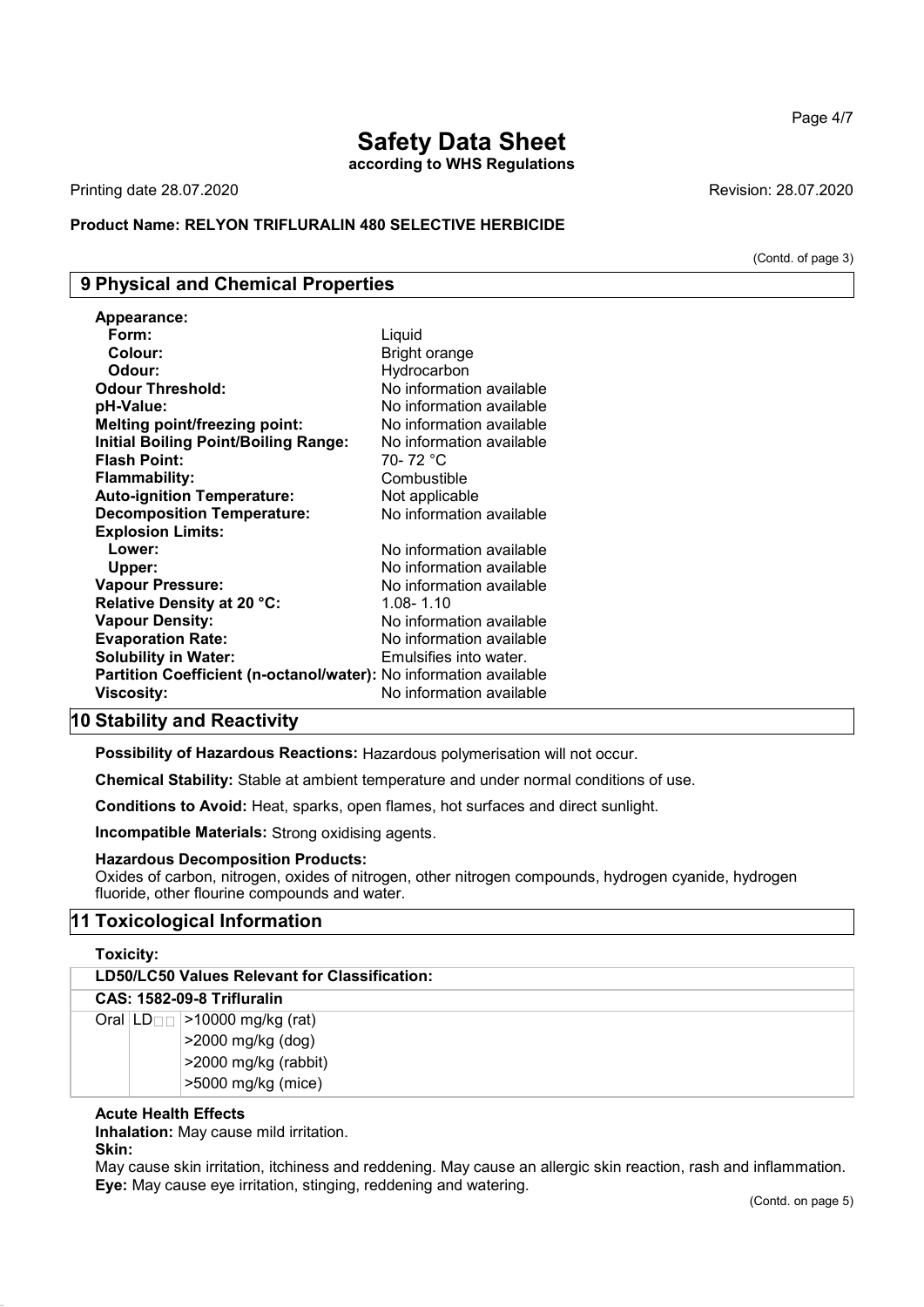according to WHS Regulations

Printing date 28.07.2020 **Revision: 28.07.2020** 

#### Product Name: **RELYON** TRIFLURALIN 480 SELECTIVE HERBICIDE

**Ingestion:** May cause irritation to mucous membranes.

Skin Corrosion / Irritation: Based on classification principles, the classification criteria are not met.

Serious Eye Damage / Irritation: Based on classification principles, the classification criteria are not met.

Respiratory or Skin Sensitisation: May cause an allergic skin reaction.

Germ Cell Mutagenicity: Based on classification principles, the classification criteria are not met.

#### Carcinogenicity:

Suspected of causing cancer.

Trifluralin is classified by IARC as Group 3 - Not classifiable as to its carcinogenicity to humans.

Reproductive Toxicity: Based on classification principles, the classification criteria are not met.

Specific Target Organ Toxicity (STOT) - Single Exposure: Based on classification principles, the classification criteria are not met.

Specific Target Organ Toxicity (STOT) - Repeated Exposure: Based on classification principles, the classification criteria are not met.

Aspiration Hazard: Based on classification principles, the classification criteria are not met.

Chronic Health Effects: Prolonged exposure or delayed treatment may cause permanent eye damage.

Existing Conditions Aggravated by Exposure: No information available

#### Additional toxicological information:

The Australian Acceptable Daily Intake (ADI) for trifluralin for a human is 0.02 mg/kg/day, set for the public for daily, lifetime exposure. This is based on the NOAEL of 2.5 mg/kg/day, the level determined to show no effects during long term exposure for the most sensitive indicators and the most sensitive species. (Ref: Australian Pesticides and Veterinary Medicines Authority, 'Acceptable Daily Intakes for Agricultural and Veterinary Chemicals', 2020).

## 12 Ecological Information

#### Ecotoxicity:

Triflurailn is practically nontoxic to birds and bees. Oral LD50 >2000 mg/kg (bobwhite quail) Oral LD50 >2000 mg/kg (mallard duck) Oral LD50 >2000 mg/kg (pheasant)

Trifluralin is toxic to earthworms.

#### Aquatic toxicity:

Very Toxic to aquatic life with long lasting effects.

| <b>CAS: 1582-09-8 Trifluralin</b> |                                                           |  |
|-----------------------------------|-----------------------------------------------------------|--|
|                                   | $LCII/48$ h $0.5$ - 0.6 mg/L (daphnia)                    |  |
|                                   | $LC$ <sub>0.0</sub> /96 h 0.02- 0.06 mg/L (rainbow trout) |  |
|                                   | 0.05- 0.07 mg/L (bluegill)                                |  |
|                                   | 1.4- 3.4 mg/L (fish)                                      |  |

Persistence and Degradability: Moderately to highly persistent. Half-life in soil: 45 days - 8 months.

Bioaccumulative Potential: No information available

Mobility in Soil: No information available Other adverse effects: No information available Page 5/7

(Contd. of page 4)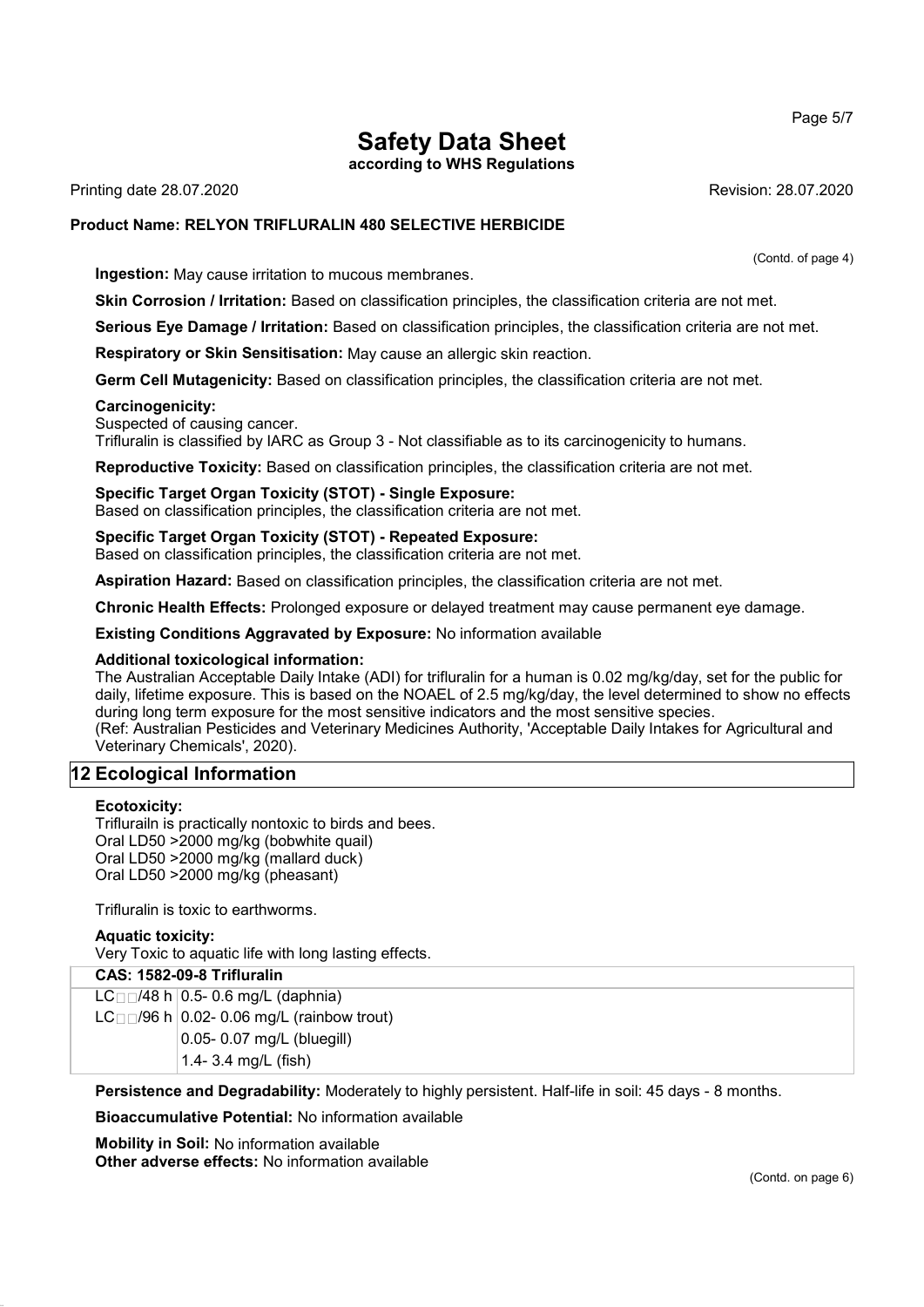according to WHS Regulations

Printing date 28.07.2020 **Revision: 28.07.2020** Revision: 28.07.2020

#### Product Name: **RELYON** TRIFLURALIN 480 SELECTIVE HERBICIDE

(Contd. of page 5)

## 13 Disposal Considerations

Disposal Methods and Containers: Dispose according to applicable local and state government regulations.

#### Special Precautions for Landfill or Incineration:

Please consult your state Land Waste Management Authority for more information.

#### 14 Transport Information

| <b>UN Number</b>                                                            |                                                                                                                                           |  |
|-----------------------------------------------------------------------------|-------------------------------------------------------------------------------------------------------------------------------------------|--|
| <b>ADG</b>                                                                  | Not subject to the ADG Code when transported in<br>Australia by Road or Rail in packages 500kg(L) or less;<br>or IBCs (refer to SP AU01). |  |
| <b>IMDG, IATA</b>                                                           | <b>UN3082</b>                                                                                                                             |  |
| <b>Proper Shipping Name</b><br><b>ADG</b><br><b>IMDG, IATA</b>              | Not regulated<br>ENVIRONMENTALLY HAZARDOUS SUBSTANCE,<br>LIQUID, N.O.S. (contains trifluralin)                                            |  |
| <b>Dangerous Goods Class</b>                                                |                                                                                                                                           |  |
| <b>ADG Class:</b><br><b>IMDG Class:</b>                                     | Not regulated<br>9 Miscellaneous dangerous substances and artic<br>Miscellaneous dangerous substances and articles.                       |  |
| <b>Packing Group:</b>                                                       |                                                                                                                                           |  |
| <b>ADG</b><br><b>IMDG, IATA</b>                                             | Not regulated<br>Ш                                                                                                                        |  |
| Marine pollutant:                                                           | Yes $(P)$                                                                                                                                 |  |
| <b>EMS Number:</b>                                                          | $F-A, S-F$                                                                                                                                |  |
| <b>Hazchem Code:</b>                                                        | $\cdot 3Z$                                                                                                                                |  |
| <b>Special Provisions:</b>                                                  | 274, 331, 335, 375, AU01                                                                                                                  |  |
| <b>Limited Quantities:</b>                                                  | 5L                                                                                                                                        |  |
| Packagings & IBCs - Packing Instruction:                                    | P001, IBC03, LP01                                                                                                                         |  |
| Packagings & IBCs - Special Packing Provisions: PP1                         |                                                                                                                                           |  |
| <b>Portable Tanks &amp; Bulk Containers - Instructions: T4</b>              |                                                                                                                                           |  |
| <b>Portable Tanks &amp; Bulk Containers - Special</b><br><b>Provisions:</b> | <b>TP1, TP29</b>                                                                                                                          |  |

## 15 Regulatory Information

Australian Inventory of Chemical Substances: CAS: 1582-09-8 Trifluralin

Standard for the Uniform Scheduling of Drugs and Poisons (SUSMP) - Poison Schedule: Poisons Schedule: 5

## 16 Other Information

#### Date of Preparation or Last Revision: 28.07.2020

Prepared by: MSDS.COM.AU Pty Ltd www.msds.com.au

Page 6/7